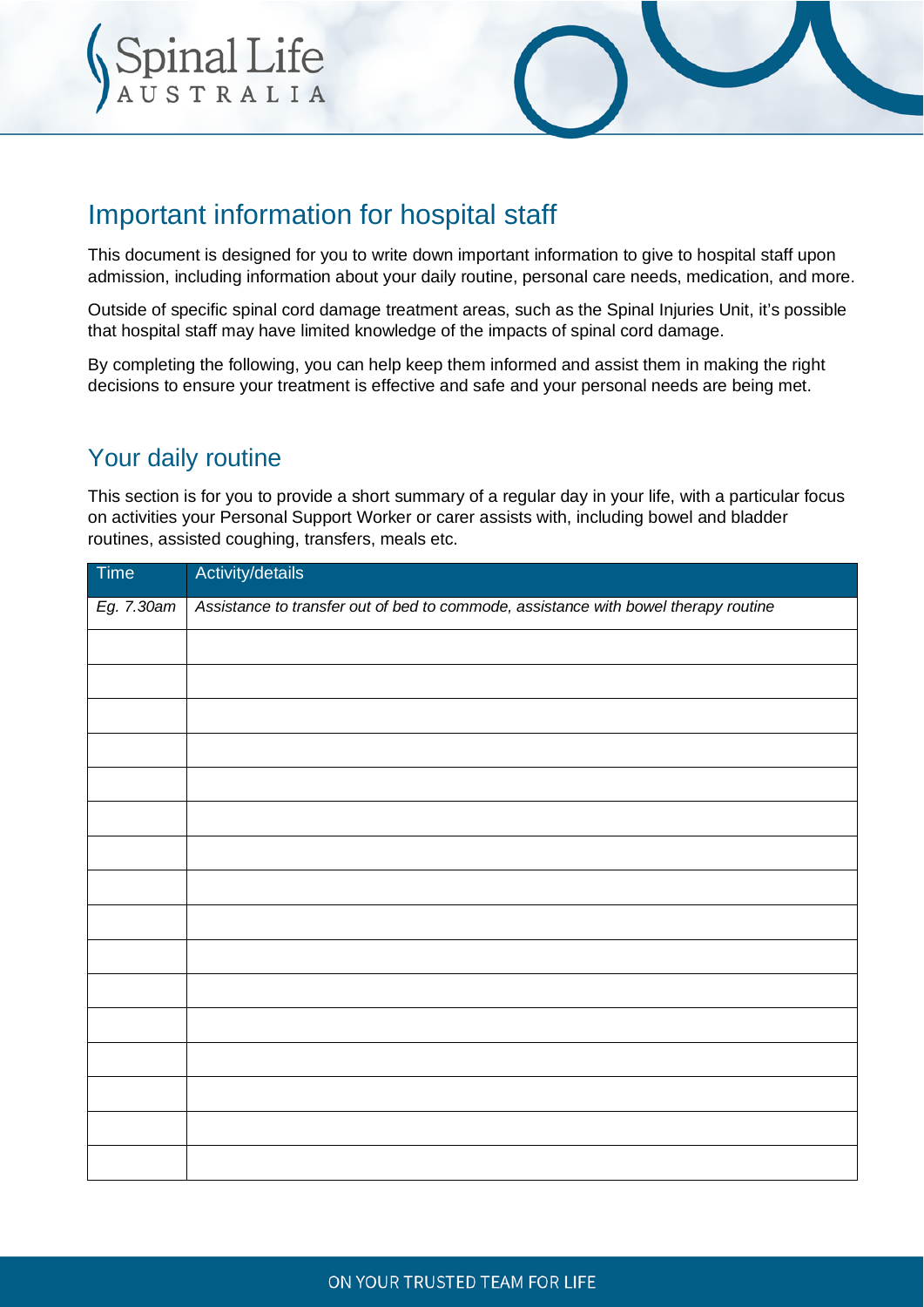

### Your personal care routine

Use the below list to clearly outline the specialist support you will need during your time in hospital.

| Specialist support I need                                        |                                                                      |  |  |  |
|------------------------------------------------------------------|----------------------------------------------------------------------|--|--|--|
| Please tick if you require assistance with any of the following: |                                                                      |  |  |  |
| $\Box$                                                           | Bowel therapy and bladder washouts                                   |  |  |  |
| $\Box$                                                           | PEG feeding                                                          |  |  |  |
| $\Box$                                                           | Diabetes management assistance                                       |  |  |  |
| $\Box$                                                           | Ventilation or CPAP                                                  |  |  |  |
| $\Box$                                                           | Passive exercise routines over 15 mins                               |  |  |  |
| $\Box$                                                           | Monitoring skin integrity and early identification of pressure areas |  |  |  |
| □                                                                | Support to manage and identify Autonomic Dysreflexia                 |  |  |  |
| Other assistance I need                                          |                                                                      |  |  |  |
|                                                                  | Please tick if you require assistance with any of the following:     |  |  |  |
| $\Box$                                                           | Showering and dressing                                               |  |  |  |
| $\Box$                                                           | Personal grooming                                                    |  |  |  |
| $\Box$                                                           | Assistance with eating meals/drinking                                |  |  |  |
| $\Box$                                                           | Assistance with taking medication                                    |  |  |  |
| $\Box$                                                           | Other (provide detail):                                              |  |  |  |
|                                                                  |                                                                      |  |  |  |
|                                                                  |                                                                      |  |  |  |

## Notes and questions you wish to ask

Include any specific questions or comments you have for hospital staff in the box below.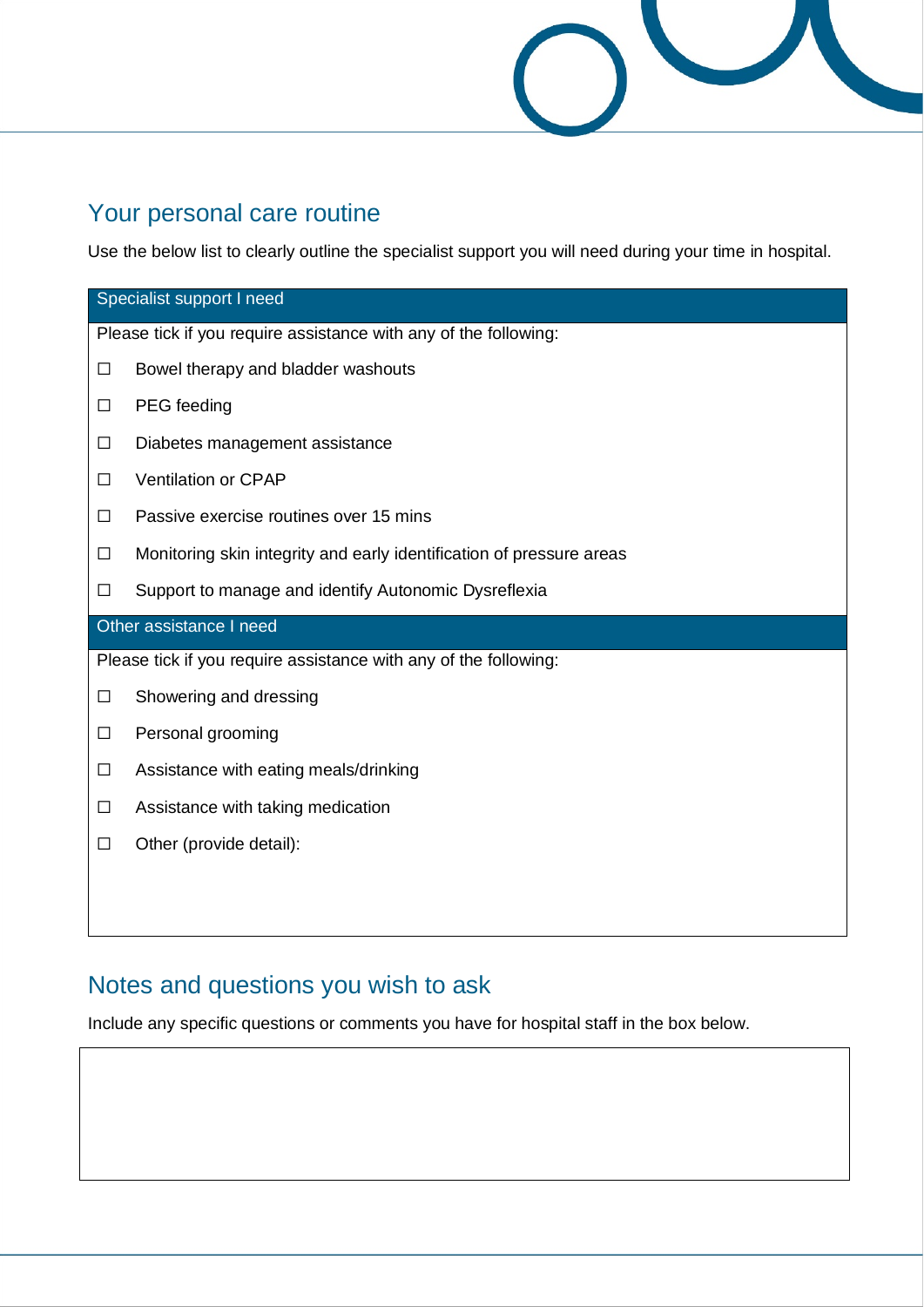

# Current Medications

Please see below current medications, which have been prescribed by my GP / Spinal Consultant. If the hospital permits, I will bring my medications in with me.

| Medication | Dose | Frequency | Additional notes |
|------------|------|-----------|------------------|
|            |      |           |                  |
|            |      |           |                  |
|            |      |           |                  |
|            |      |           |                  |
|            |      |           |                  |
|            |      |           |                  |
|            |      |           |                  |
|            |      |           |                  |
|            |      |           |                  |
|            |      |           |                  |
|            |      |           |                  |
|            |      |           |                  |
|            |      |           |                  |
|            |      |           |                  |
|            |      |           |                  |
|            |      |           |                  |
|            |      |           |                  |
|            |      |           |                  |
|            |      |           |                  |
|            |      |           |                  |
|            |      |           |                  |
|            |      |           |                  |
|            |      |           |                  |
|            |      |           |                  |
|            |      |           |                  |
|            |      |           |                  |
|            |      |           |                  |
|            |      |           |                  |
|            |      |           |                  |
|            |      |           |                  |
|            |      |           |                  |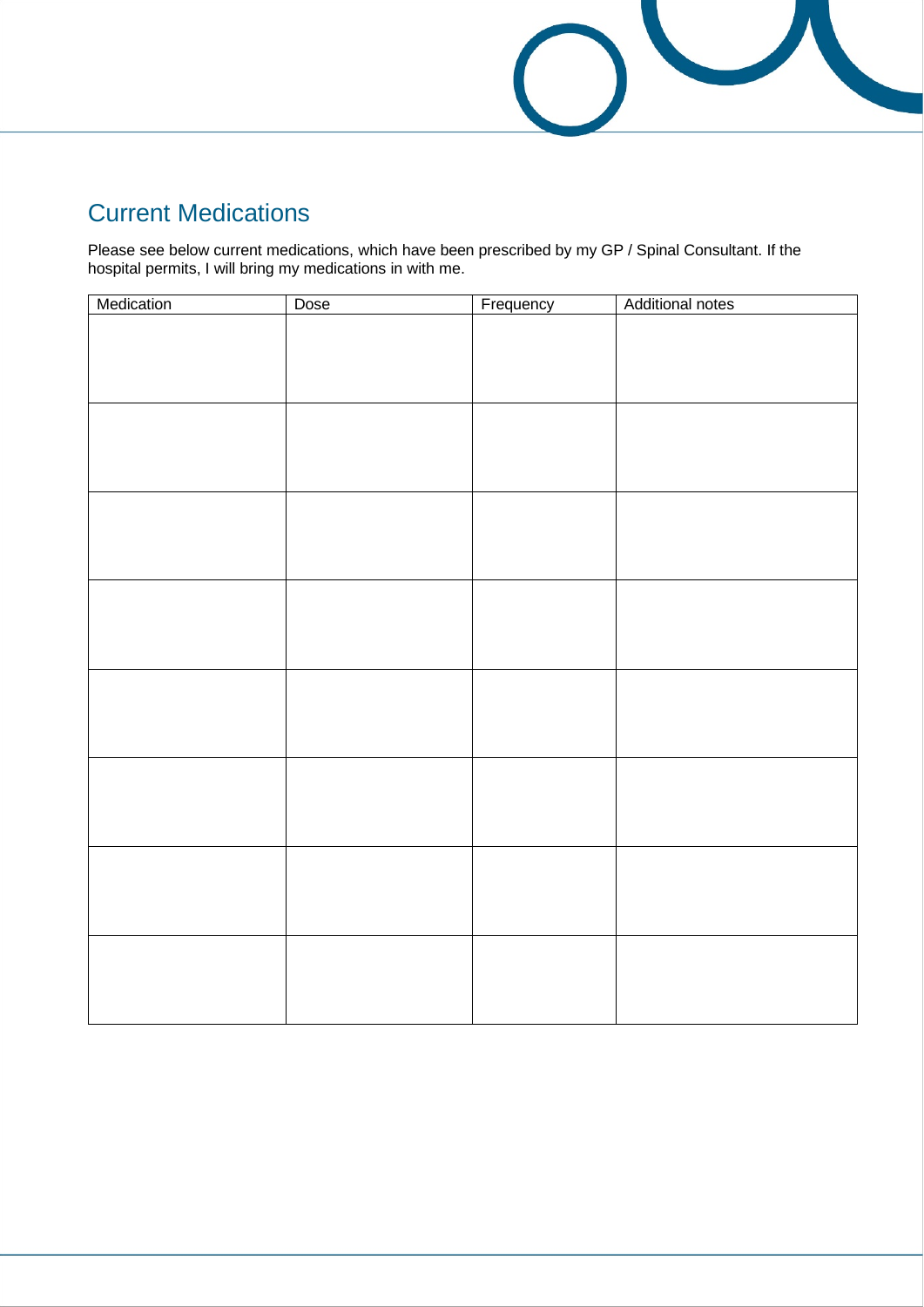**The following are important issues that affect spinal cord injured patients that I would like you to be aware of:** 

### Autonomic Dysreflexia (AD)

Provide information on potential triggers for autonomic dysreflexia (AD). A factsheet on the condition is also available at spinal.com.au/emergencyplan

#### Bowel Care

Information on your bowel regime. This information should be shared with anyone who needs to provide you with bowel management. You may also request to see a copy of the hospital's policy on Digital Removal of Faeces if available.

#### Bladder Care

Information on your bladder regime. Include any continence products you use, such as catheters. Please also mention if you have an allergy to latex.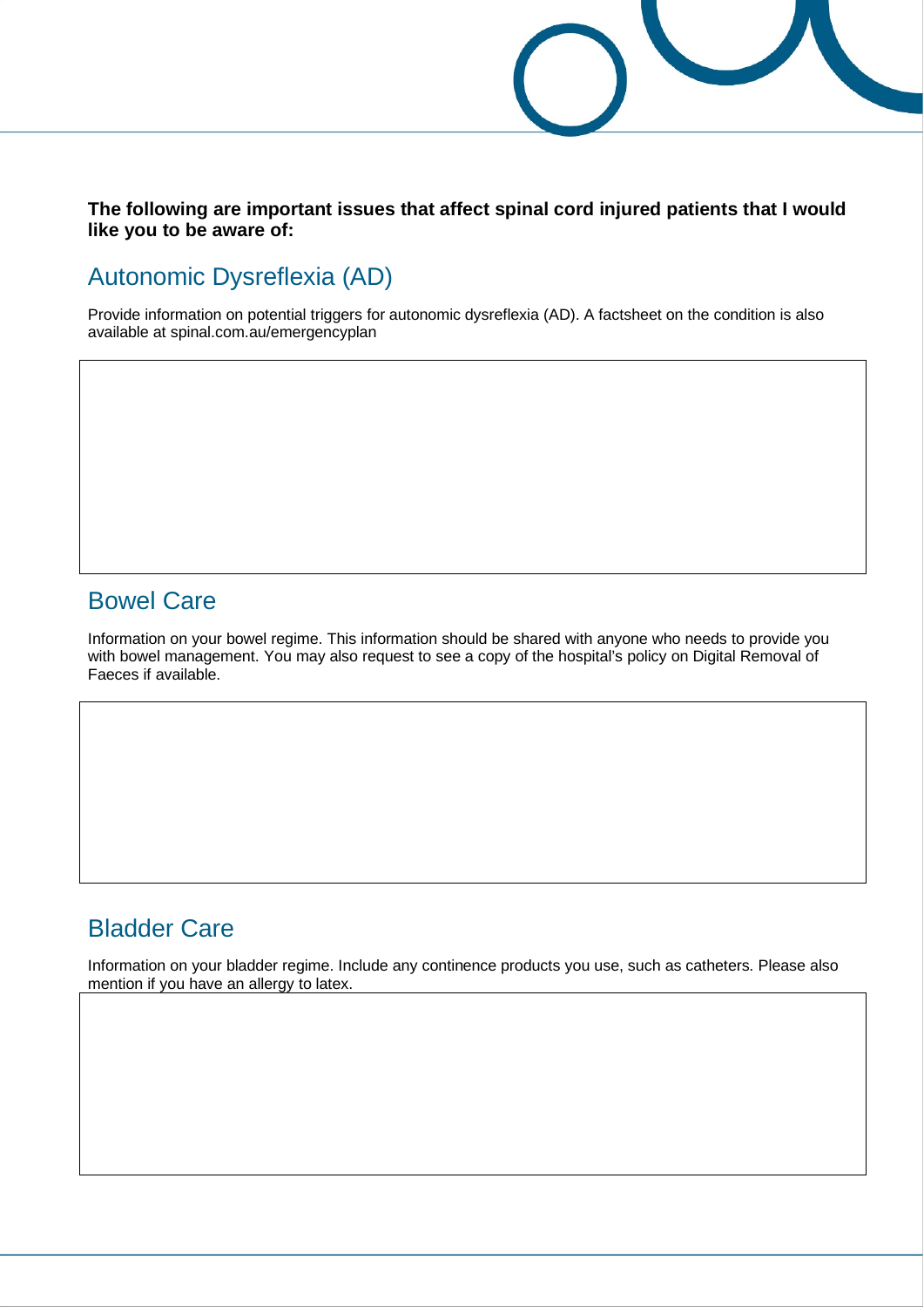

#### Pressure Care

Pressure relief can be vital for people with spinal cord injury to prevent pressure ulcers. Please provide information of areas or levels where you have a partial or total loss of sensation.

### Spasms

Spasms in people with spinal cord injury SCI can be very severe or violent and may occur as a warning sign that something is wrong (e.g. a urinary tract infection, episode of Autonomic Dysreflexia). Please provide more information on how spasms impact you, if you have a bedrest position that assists in reducing the severity of spasms as well as any medications you are taking specifically to manage them.

## Respiratory Care

Compromised respiratory function is a very common result of spinal cord injury, leading to higher susceptibility to chest infection. Please provide any important information about your respiratory issues blow.